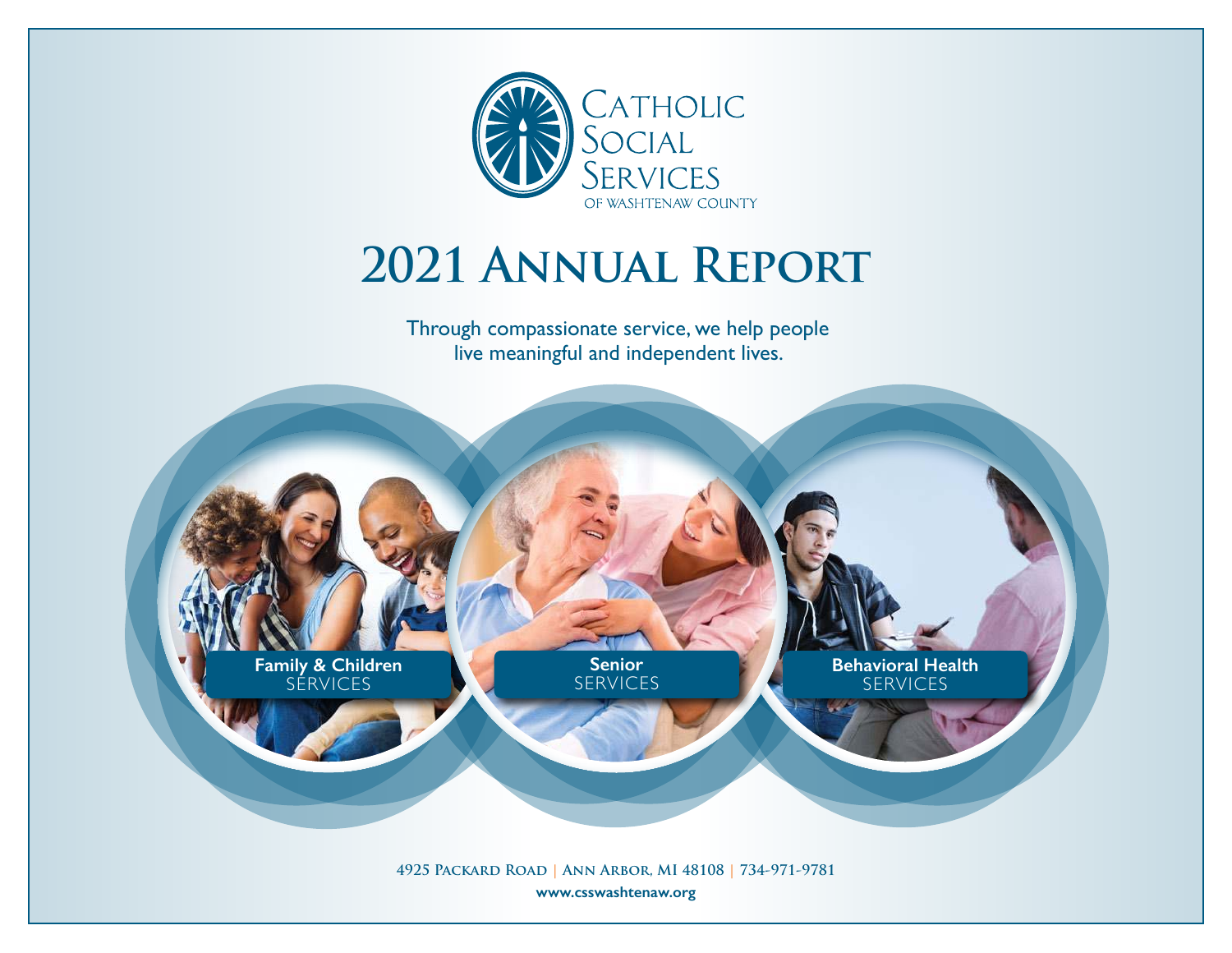

### **Mission**

Through compassionate service, we help people live meaningful and independent lives

### **Vision**

To become known for excellence in all we do

### **Our Core Values**

**Stewardship** Acceptance **Dignity** Care for the disadvantaged

### **Board of Directors** Peg Bravo

President & CEO

Eileen Slank **Chair** Thomas Buiteweg Vice Chair Janice Trouba **Treasurer** Marty Bodnar **Secretary Jim Birchler** Linda Edwards-Brown Toni Cotter Garry Faja\* Marilyn Geiger Deacon Jim Kasprzak Jim Libs Father Brendan Walsh

### Dear Friends,

As we worked for a second year in the midst of the COVID-19 pandemic, Catholic Social Services of Washtenaw County (CSSW) continues to be blessed with an amazing workforce whose inspiration and foresight ensured our clients received life-changing care in the spirit of our mission. Together our team served thousands of people in 2021, with more than 79% of our clients living in poverty.

As a Catholic, faith and community-based organization, CSSW continues to identify creative ways to connect faceto-face with our clients, including collaboration with associated local nonprofits. Our Board, leadership and entire workforce remain focused on helping individuals and families who face the overwhelming burdens of illness, poverty and isolation.

During the ebb and flow of 2021, we implemented numerous much-needed caregiving strategies. *Here are just a few examples:* 

- Providing in-person and virtual mental health therapies to accommodate the unique needs of individuals and families
- Partnering with donors, local Parishes, and Food Gatherer's to keep a steady supply of food and funding for our outdoor Food Pantry at Northside Community Center
- Delivering food to homebound older adults
- Performing home services and yard chores for older adults to remain safe and in their homes
- Conducting crisis counseling and forensic interviews in partnership with local law enforcement and the prosecutor's office for victims of child sexual abuse
- Arranging for park and porch visits for foster care and other vulnerable young children and families
- Resuming visits to the prisons to provide pregnancy counseling and substance use treatment
- Providing offenders coming out of prison with quarantine in housing units, food, clothing, and job placement

Without the support of our communities, nonprofit organizations including CSSW could not continue to serve those who rely on us. We are profoundly grateful for the generous donations we received in 2021 that totaled more than \$761,000. It is our commitment that we will be good stewards of the funds entrusted to us, we will continue our community collaborations, and we will remain steadfast in providing essential services to the people in our community in the areas of mental health, families, children, and older adults.

### Sincerely,

Eileen Slank Board Chair *\*in Memoriam* **Peg Bravo** 

Eileen Slank Peg Bravo

President and CEO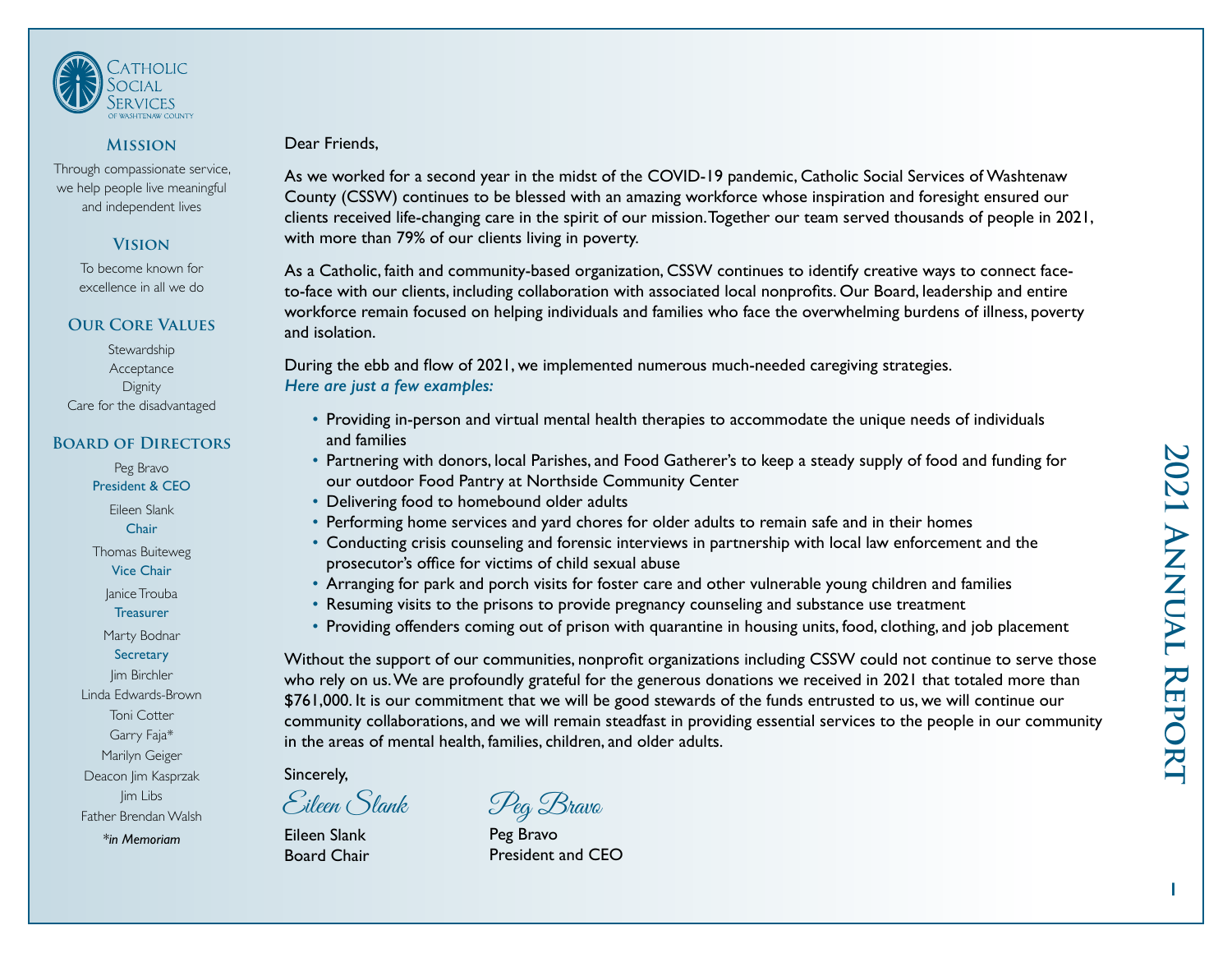# **2021 Financial Data**



**22021 Annual Report**  $\overline{2}$ 

2021 ANNUAL REPORT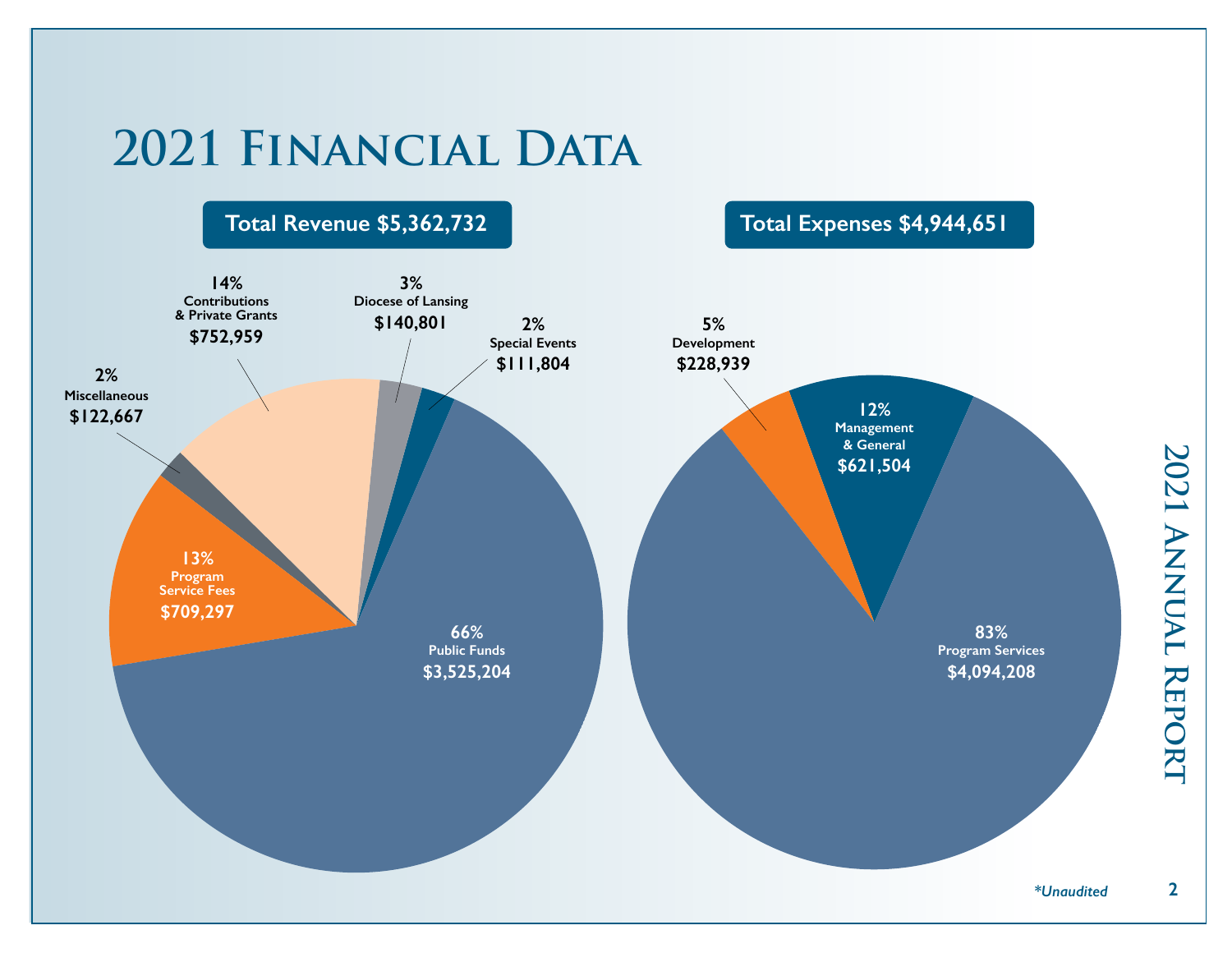# **Senior Services**

### **Home Services**

The Home Services program provided home maintenance and safety services to 268 individuals during 2021. Home Service technicians provided minor repairs and outdoor chores such as lawn care and snow removal. Several volunteer Chore Days were held throughout the year, whereby volunteers worked with CSSW staff to provide spring lawn clean up and fall leaf raking so that clients may maintain homes during seasonal changes. In partnership with the Greater Michigan Plumbing and Mechanical Contractors Association, the annual Heat's On event took place in October 2021. The event ensured that senior clients had safe, working furnaces and were prepared for the winter months.

### **Grandparents Raising Grandchildren**

The Grandparents Raising Grandchildren (GRG) program supported kinship caregivers through information and referral giving, distributing training and informational materials, and helping participants to connect with needed resources. During 2021, the program served 15 clients. Through the support of donations, CSSW provided GRG participants with Thanksgiving Day meals, and gift cards for Christmas for the children in their care. GRG support groups will be reinstated in 2022.



**268** *Number of individuals* 

*that were provided home maintenance and safety services by the Home Services program in 2021.*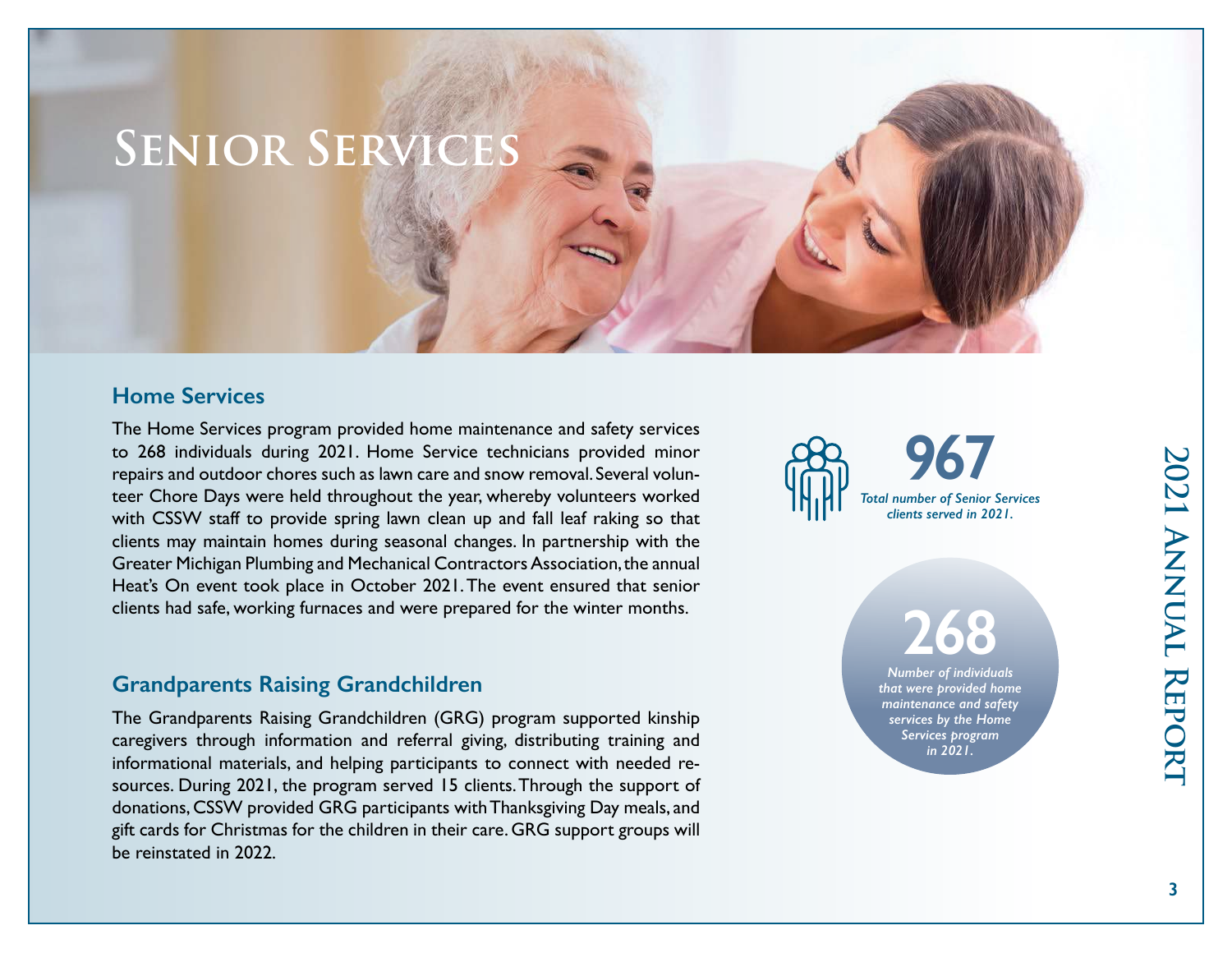

# **Senior Services**

*Continued from pg. 3*

# **Resource Advocacy**

The Resource Advocacy (RA) program works alongside older adult clients (60+) to connect them with needed community resources. As a safety net service, RA utilizes the Senior Services Intake Form to assess and identify personspecific needs. Service is provided through linkage to local, state, and federal resources. RA assists with complicated assistance applications, provides Michigan Medicare/Medicaid Assistance Program (MMAP) services and facilitates access to emergency funding ensuring that participants have water, electricity, and other basic necessities. In 2021, the program worked with 555 Washtenaw County seniors.

| Number of clients served in the<br>Resource Advocacy program. |      |      |      |  |
|---------------------------------------------------------------|------|------|------|--|
| <b>2021</b>                                                   | 2020 | 2019 | 2018 |  |
| 555                                                           | 262  | 452  | 717  |  |

# **Retired Senior Volunteer Program (RSVP)**

Breaking through barriers of the COVID-19 pandemic, RSVP found ways to support volunteers and community non-profits during 2021. The program partnered with 41 Washtenaw County non-profit organizations, supporting food and nutrition programs, companionship and respite services, classroom teaching and out-of-school time programs, housing placement and assistance, and other community service areas. Recognizing National Day of Service, RSVP volunteers delivered breakfast to first responders throughout the county. 119 RSVP volunteers completed 10,558 service hours, equivalent to investing \$301,325 into the community, based on the 2021 Independent Sector that values one volunteer hour at \$28.54. Ninety-seven percent of RSVP volunteers surveyed reported that their volunteer services makes them feel positive and happy, while 97.5% reported the volunteer experience to be meaningful.



*Total number of volunteers and the financial equivalent of service hours completed based on the 2021 Independent Sector rate.*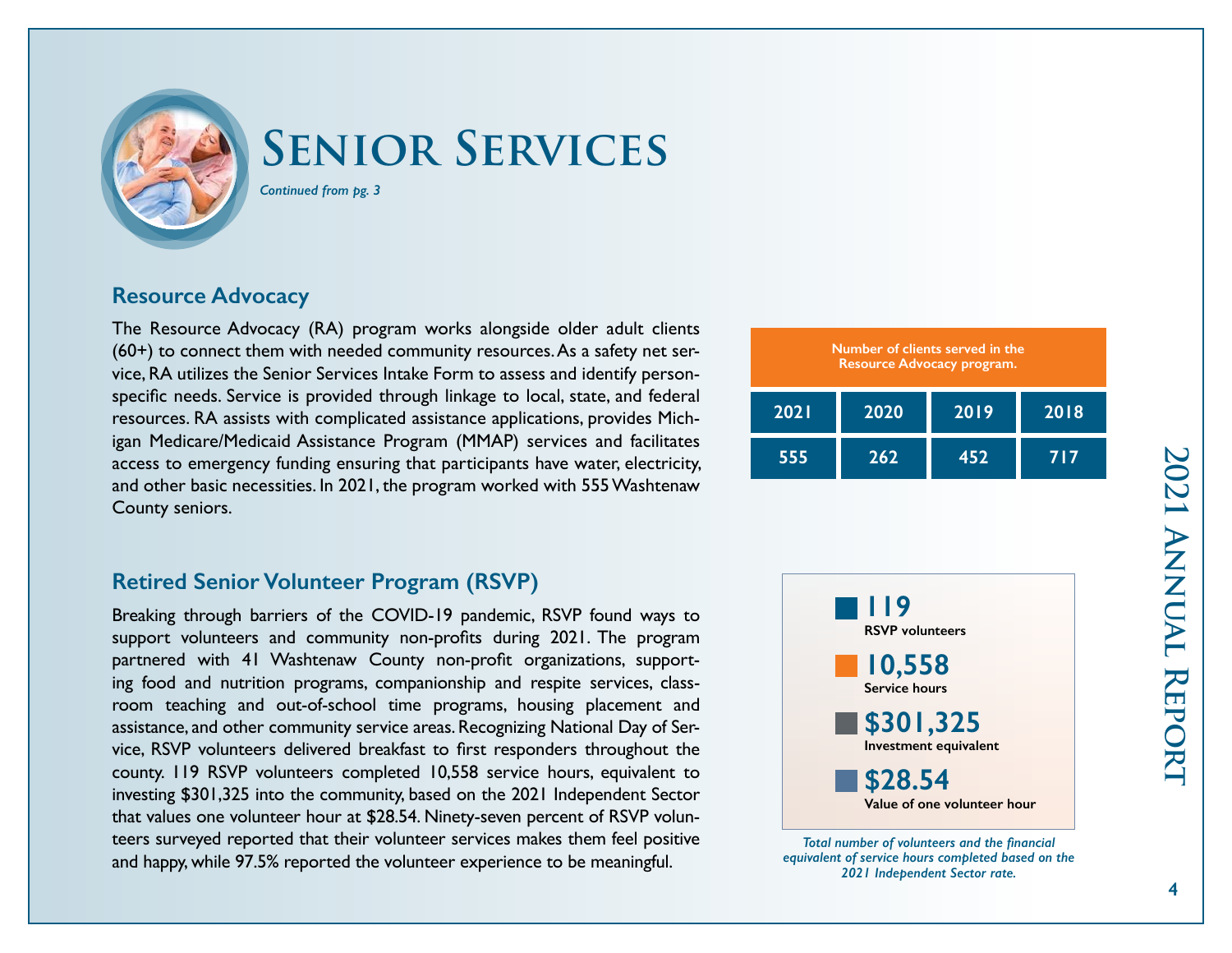

# **Senior Services**

*Continued from pg. 4*

# **Volunteer Caregiver Respite**

The Volunteer Caregiver Respite (VCR) program served 10 respite matches in 2021. VCR provides much needed respite care to caregivers at no cost. Volunteers form meaningful connections and provide socialization to isolated community members while providing caregivers with the most meaningful gift of all, a break. The program adapted to the evolving circumstances of the COVID-19 pandemic and allowed clients to continue respite visits at their comfort level, which for some included weekly virtual visits. The program consistently receives positive feedback, with caregivers in the program reporting that volunteer visits decrease overall feelings of stress.

| Number of consumers served by the<br>Interfaith Volunteer Caregiver Respite program. |      |      |      |  |
|--------------------------------------------------------------------------------------|------|------|------|--|
| 2021                                                                                 | 2020 | 2019 | 2018 |  |
| ח ו                                                                                  | 14   | 29   | 26   |  |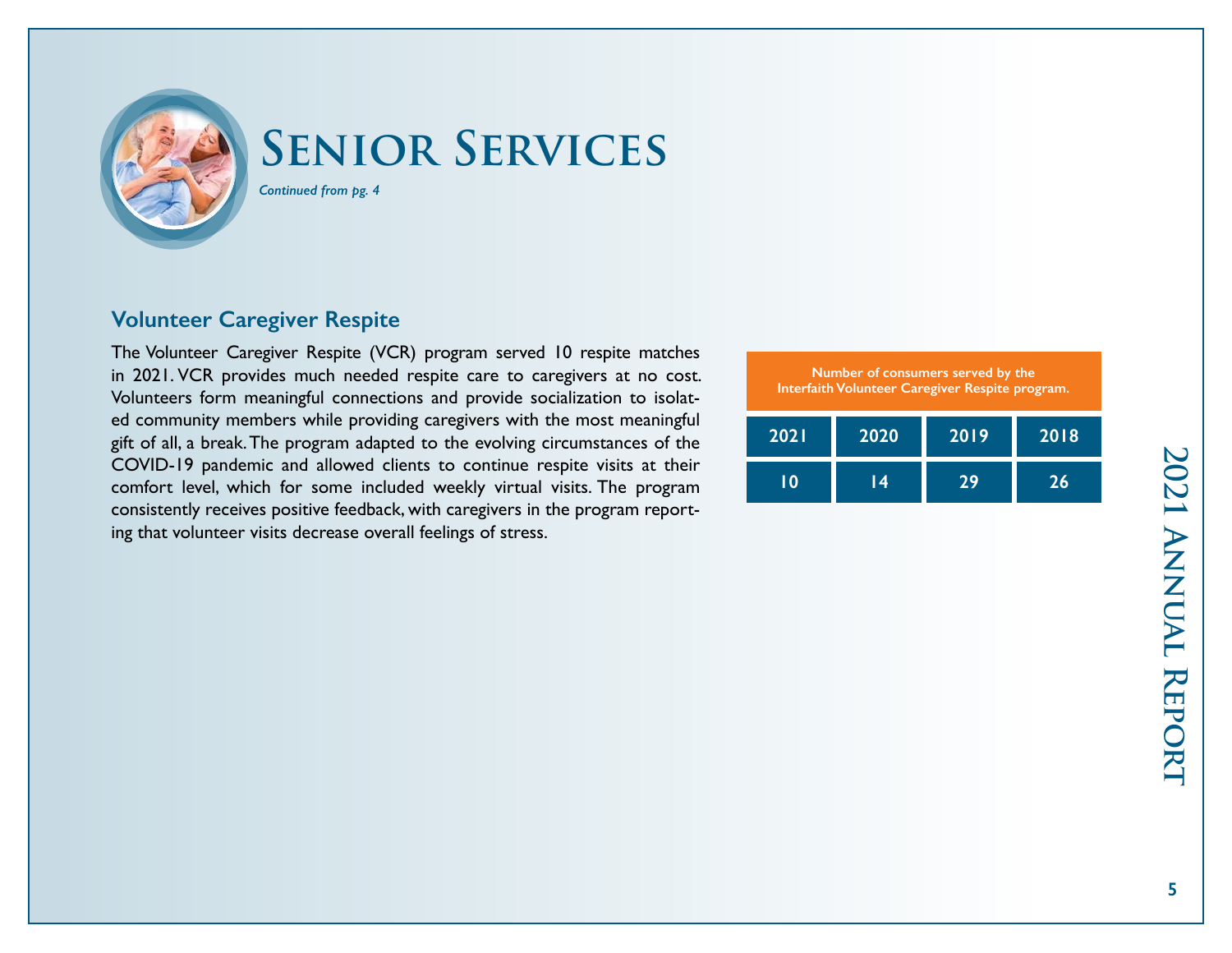# **Newborn Adoption**

The Newborn Adoption program worked with 69 clients during 2021, successfully completing 4 newborn adoptions. The program had several major activities and achievements this past year including, presenting a Transracial Adoption Panel featuring 5 families who have adopted children of different races and/or cultures through CSSW. Forty families attended while panelists shared their experiences adopting transracially. The annual Birth Mother's Day event was held in the Spring at Montibeller Park; 50 people were in attendance. The program also hosted a successful Adoption Preparation Class including 6 live and 2 recorded speakers. The virtual format allowed for greater access as 8 prospective adoptive parents and many support people, from all over the nation and Mexico, were able to attend.

# **810** *Total number of Family and Children clients served in 2021.*

**87%**

*Percentage of program participants that reported being very satisfied with services received from the Waiting Child Adoption program.*

# **Waiting Child Adoption**

The Waiting Child Adoption program works to find children of all ages a stable family in a forever home. Throughout 2021, the Waiting Child Adoption program saw a steady increase of interested adoptive families and connected with 183 program participants, completing 20 adoptions. The program continues to receive positive feedback from agency partners and clients. An average of 87% of 2021 program participants reported being very satisfied with services received.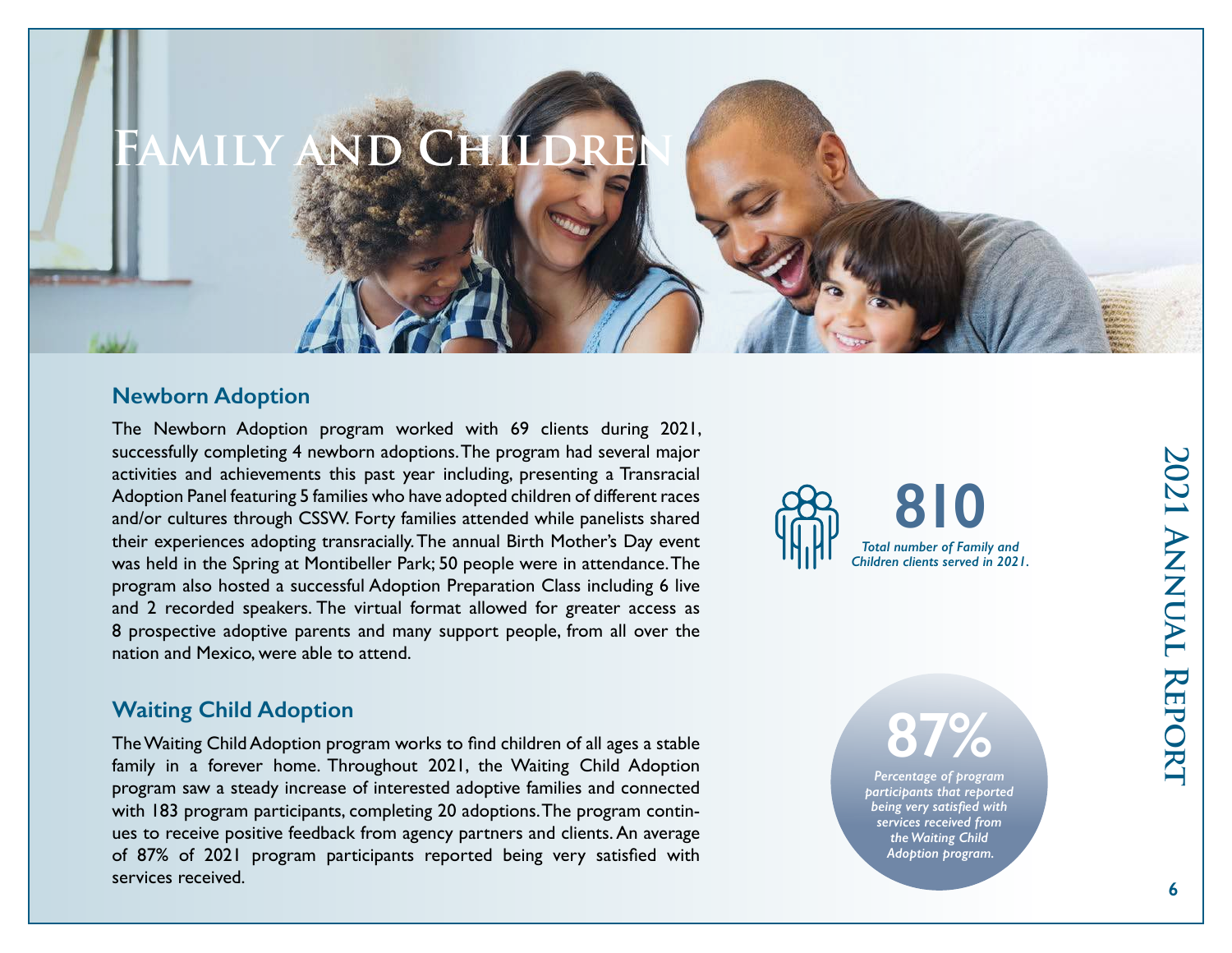

*Continued from pg. 6*

# **Family Time (Parenting Support and Supervised Visitation)**

Family Time staff monitor interactions between noncustodial parents with one or more of their children, in an impartial and fair setting at CSSW, using supervised parenting and child/children exchange. In 2021, the program worked with 104 participants, overseeing 461 visitations.



# **Food Pantry**

The CSSW Northside Food Pantry distributes groceries to Washtenaw County families 2 days per week. To mitigate risk related to the COVID-19 pandemic, the pantry has operated outdoors since March of 2020. Services include curbside pickup to distribute prepackaged boxes of shelf-stable food items and bags filled with fresh produce and protein options to program participants. Baby formula, and other child and adult nutritional drinks are provided for those with infants and people with special dietary needs. The impact of Northside Food Pantry services in the Washtenaw County community is great, and for some is the sole source of groceries. In 2021, Northside distributed the equivalent to 170,368 meals to county residents.

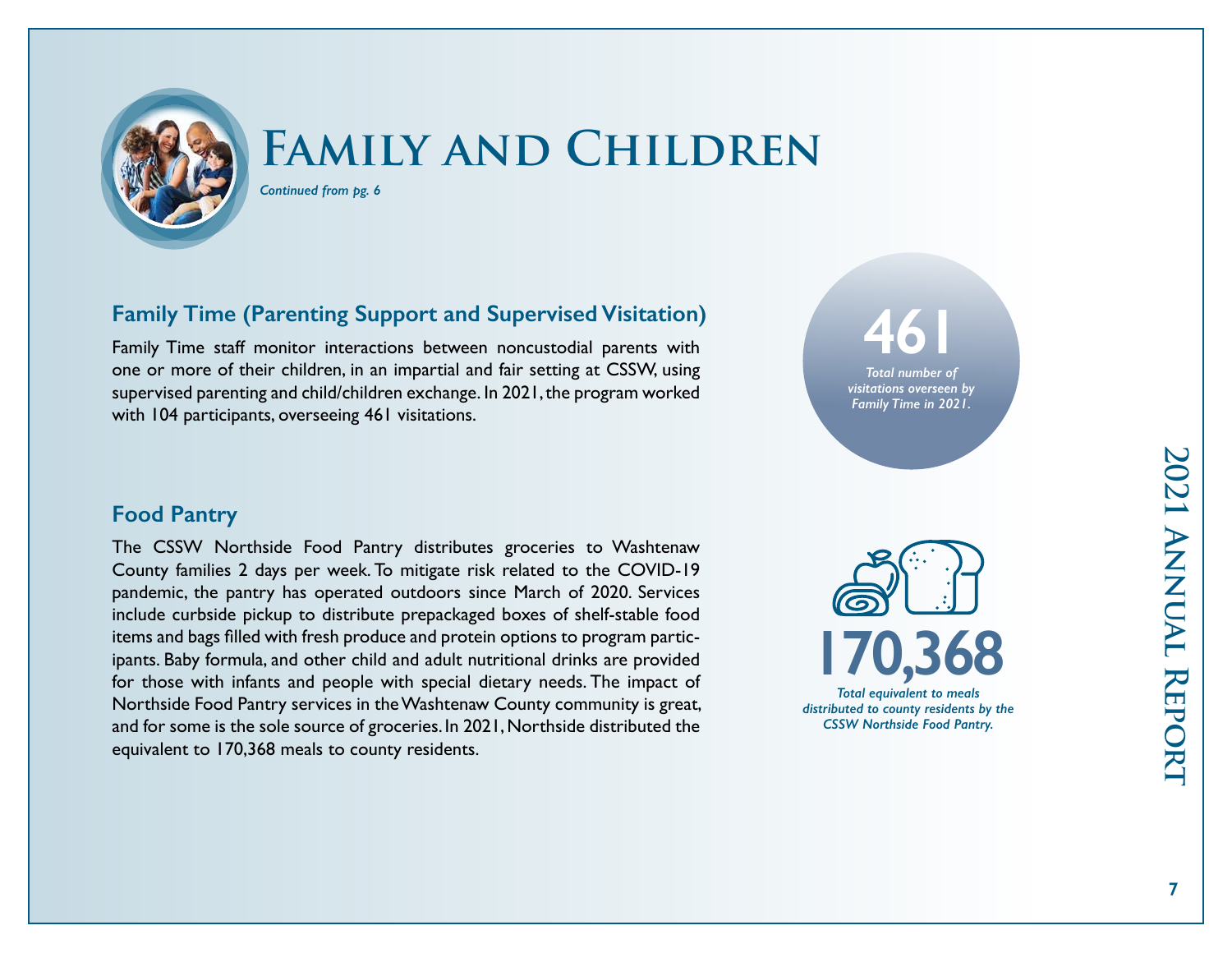

*Continued from pg. 7*

# **Foster Care**

The Foster Care program works to license foster families to provide a safe and loving temporary home to children who have been separated from birth families for reasons of abuse and neglect. The Foster Care program is well known in the community and collaborates with the Department of Health and Human Services to receive placement referrals. Expanding its reach beyond Washtenaw County, the program worked with 76 individuals across the counties of Hillsdale, Wayne, Lenawee, Oakland, and Branch during 2021.

### **Nurturing Families**

Nurturing Families (NF) worked with 65 clients in 2021. Based upon the Healthy Families First model, home-based child abuse prevention services are provided to educate and encourage positive parenting, child development, health education, goal setting and how to access referrals to outside agencies. Throughout 2021, Nurturing Families created new ways to engage parents both via Zoom and in-person home visits. Extra parenting groups were hosted and featured activities such as bingo, puppet shows, fort building, and healthy cooking activities. 95% of Nurturing Family participants reported learning new ways to manage their child's behavior. Similarly, 95% felt their NF coach helped them to better understand their child.

**76** *Number of individuals CSSW staff worked with across Washtenaw, Hillsdale, Wayne, Lenawee, Oakland, and Branch counties through the Foster Care program in 2021.* 

# **95%**

*Number of participants that reported learning new ways to manage their child's behavior, as well as participants that felt their Nurturing Family coach helped them better understand their child.*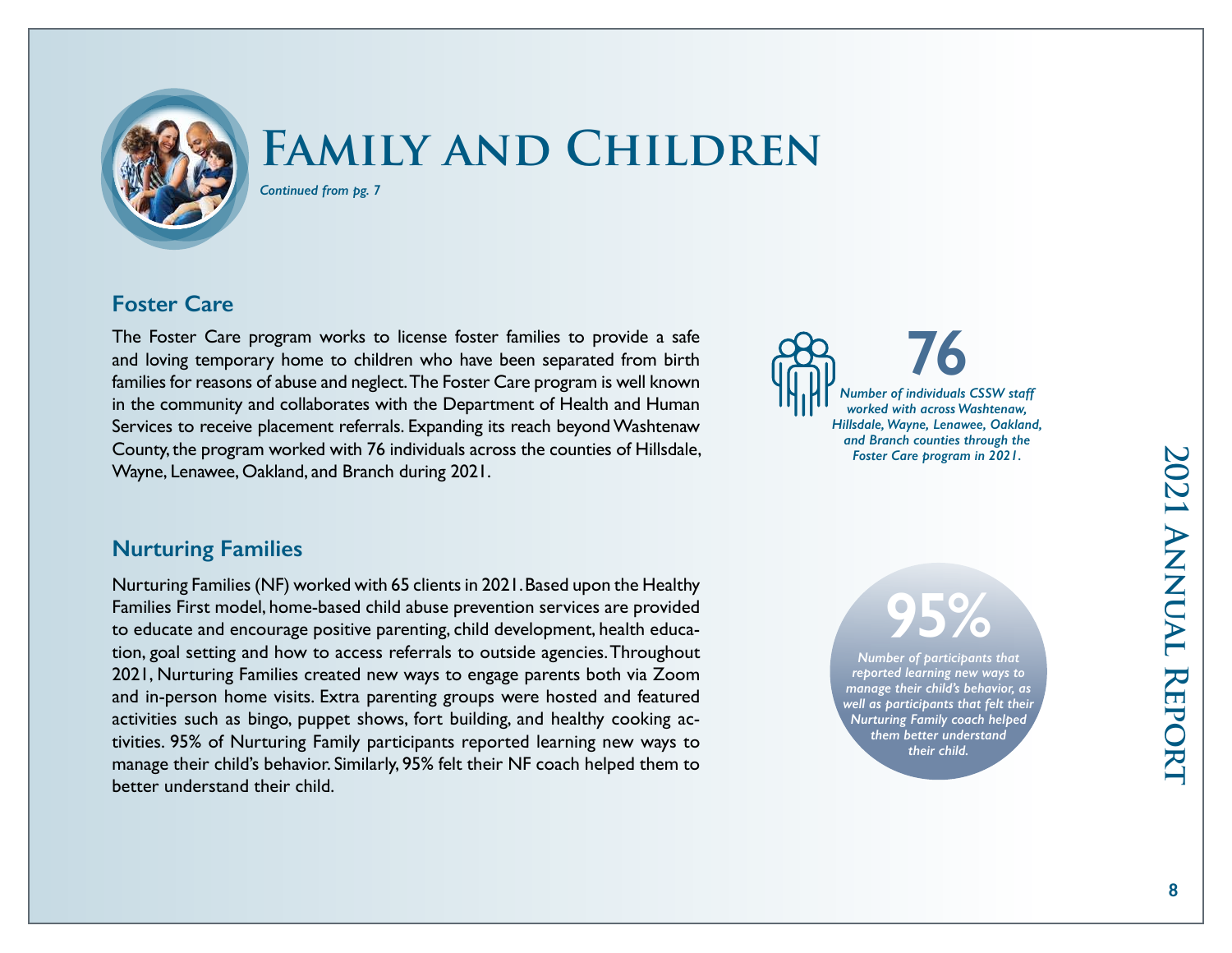

*Continued from pg. 8*

# **Pregnancy Counseling**

CSSW Pregnancy Counseling Services are provided free of charge to all pregnant women seeking support during pregnancy. In 2021, the program assisted 88 individuals through counseling, parenting education, service referrals, and support throughout the first 12 months post-birth. The program is a valued and unique community resource, as there is no other program offered in the Washtenaw County area. Program services continue to be offered to and utilized by diverse populations (including racial, socioeconomic, and religious diversity) and services have been adapted to fit the unique needs of each client. The program continues to be the primary referral source utilized by the Michigan Medicine and IHA health systems, University of Michigan Hospital, and St. Joseph Mercy Hospital Ann Arbor, Women's Huron Valley Correctional Facility, and various crisis pregnancy counseling centers and social service agencies.

# **Washtenaw Child Advocacy Center**

The Washtenaw Child Advocacy Center (WCAC) is a child-focused program in which CSSW, Michigan Department of Health and Human Services, Washtenaw County Prosecutor's office, local law enforcement agencies, mental health and medical professionals, and victims' advocates work together to conduct forensic interviews and make team decisions about the investigation, treatment, and prosecution of child sexual abuse cases. An average of 97.2% of caregivers reported that WCAC services were effective in facilitating healing for children and caregivers.

*Pregnancy Counseling Services are provided free of charge to all pregnant women seeking support during pregnancy and is the only resource of its kind in Washtenaw County.*

**97.2%** *Percentage of caregivers on average that reported WCAC services were effective in facilitating healing for children and caregivers.*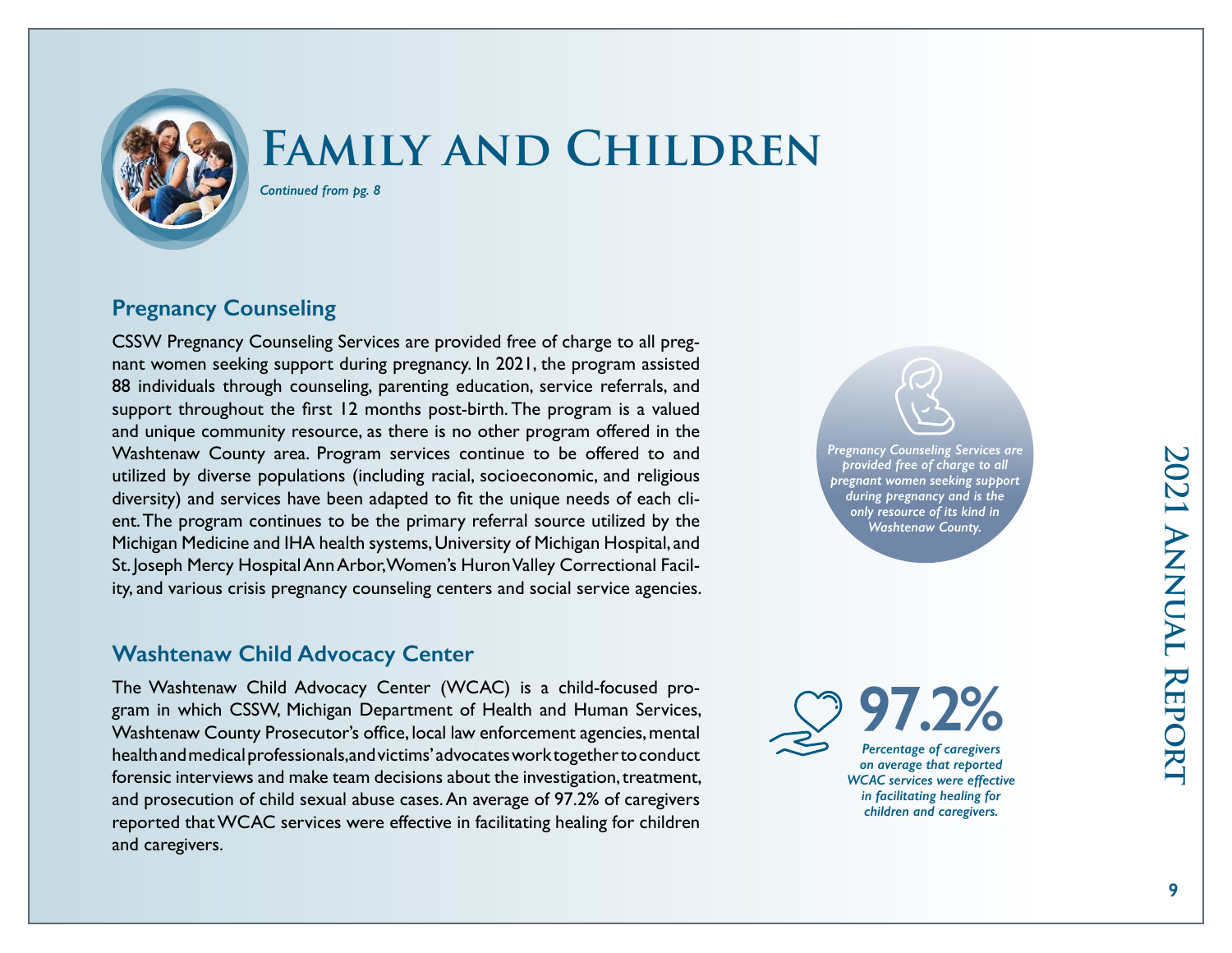# **Behavioral Health Services**

# **Behavioral Health Counseling**

Dedicated to providing clinical services to the most vulnerable populations, CSSW offers Behavioral Health Counseling to families, couples, and individuals. Licensed social workers and psychologists provide in-depth, person-centered therapy to meet the unique needs of each client. Psychiatric evaluation and medication monitoring are also provided when appropriate. Programing is provided via telehealth or through in-person visits. Flexibility in service delivery has allowed for greater accessibility and is appreciated by clients. During 2021, 501 clients were served, with 9,141 total sessions, an increase of 17% from 2020.

### **Domestic Violence Intervention Services**

CSSW's Domestic Violence Intervention Services (DVIS) worked with 77 individuals in 2021. DVIS programs include Alternatives to Domestic Aggression (ADA) educating men to stop abuse or battering behavior; RENEW a program which provides advocacy, intervention, and support groups to women who have used force in their relationships; and LOTUS, a 12-week self-paced program aimed at teaching participants tools to effectively regulate their emotions. The re-opening of court systems resulted in increased referrals throughout the year. Clients have also become more educated on the use of virtual platforms which has led to increased engagement in virtual groups. Cross agency collaboration has allowed opportunity for ADA programing to be offered to the Michigan Department of Corrections, Offender Success clients.



**9,141** *Total number of Behavioral Health sessions provided to 501 clients in 2021. This is an increase of 17% from 2020.*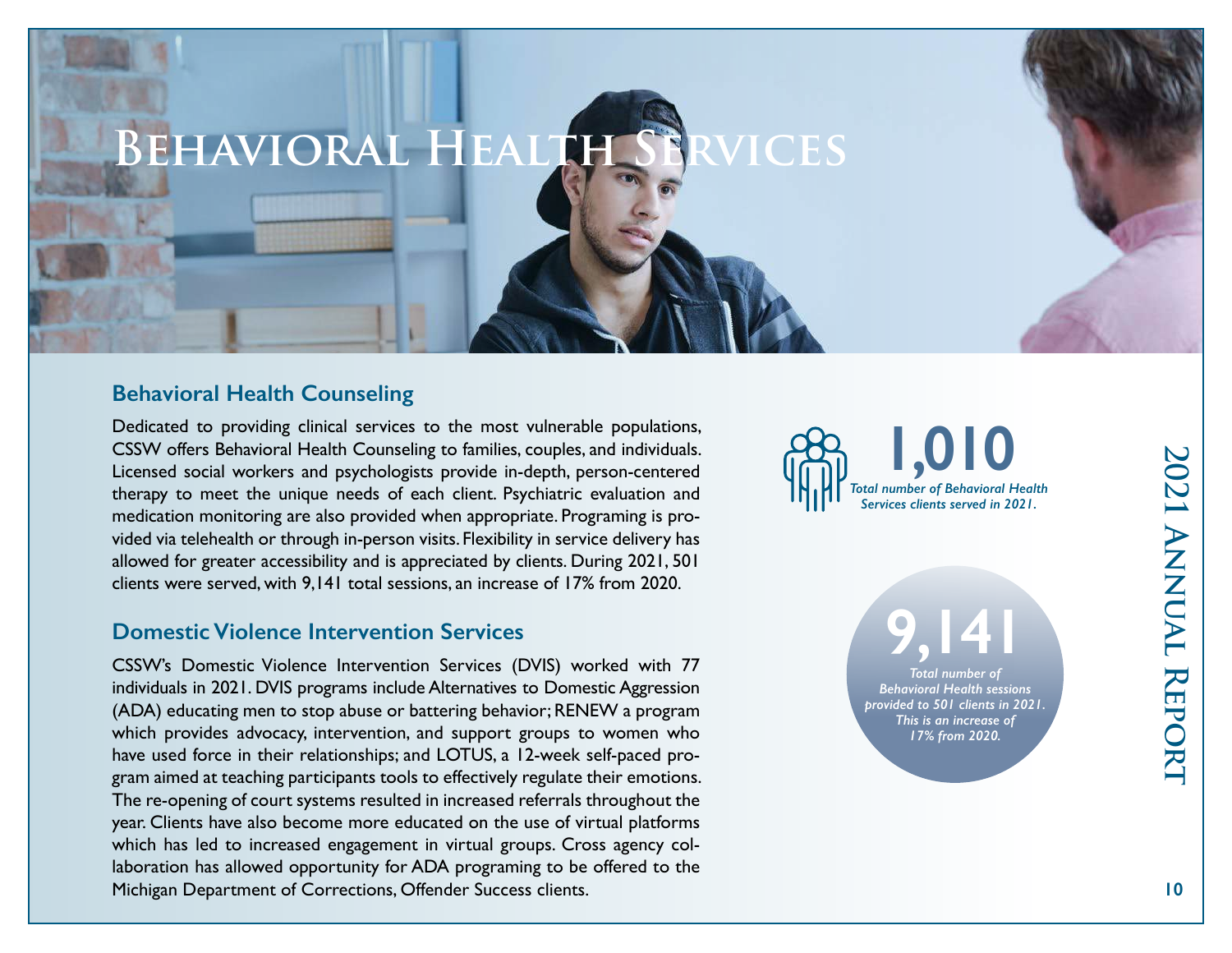

# **Behavioral Health Services**

*Continued from pg. 10*

# **Marriage Preparation/Parish Outreach**

CSSW continued to maintain steady partnership with local parishes throughout 2021. Collaboration included several food, toiletry, and diaper drives as well as the filming of Agency videos on site at St. Francis of Assisi, Ann Arbor. Through parish donations, CSSW was able to host the annual holiday giving tree providing gift cards to CSSW clients. Marriage preparation classes have continued virtually; parish referrals are provided access to the online class which can be completed self-paced, at any time.



*Through parish donations, CSSW was able to host the annual holiday giving tree providing gift cards to CSSW clients.*

### **Offender Success**

The CSSW Offender Success Programs for Prosperity Region 9 program works with the Michigan Department of Corrections as a part of a statewide collaborative. The program works to create a seamless system for offenders from the time of incarceration through transition and reintegration into their community. Services provided include housing, clothing, food, employment assistance, and counseling to clients returning to their communities from prison. Working collaboratively with regional parole offices, the program has been successful in stabilizing the most challenging populations; the homeless, returning prisoners, and those living with mental illness. Reaching beyond Washtenaw County, the program worked with 246 individuals in Washtenaw, Livingston, Jackson, Hillsdale, Lenawee, and Monroe counties during 2021.



2021 ANNUAL REPORT **2021 Annual Report**